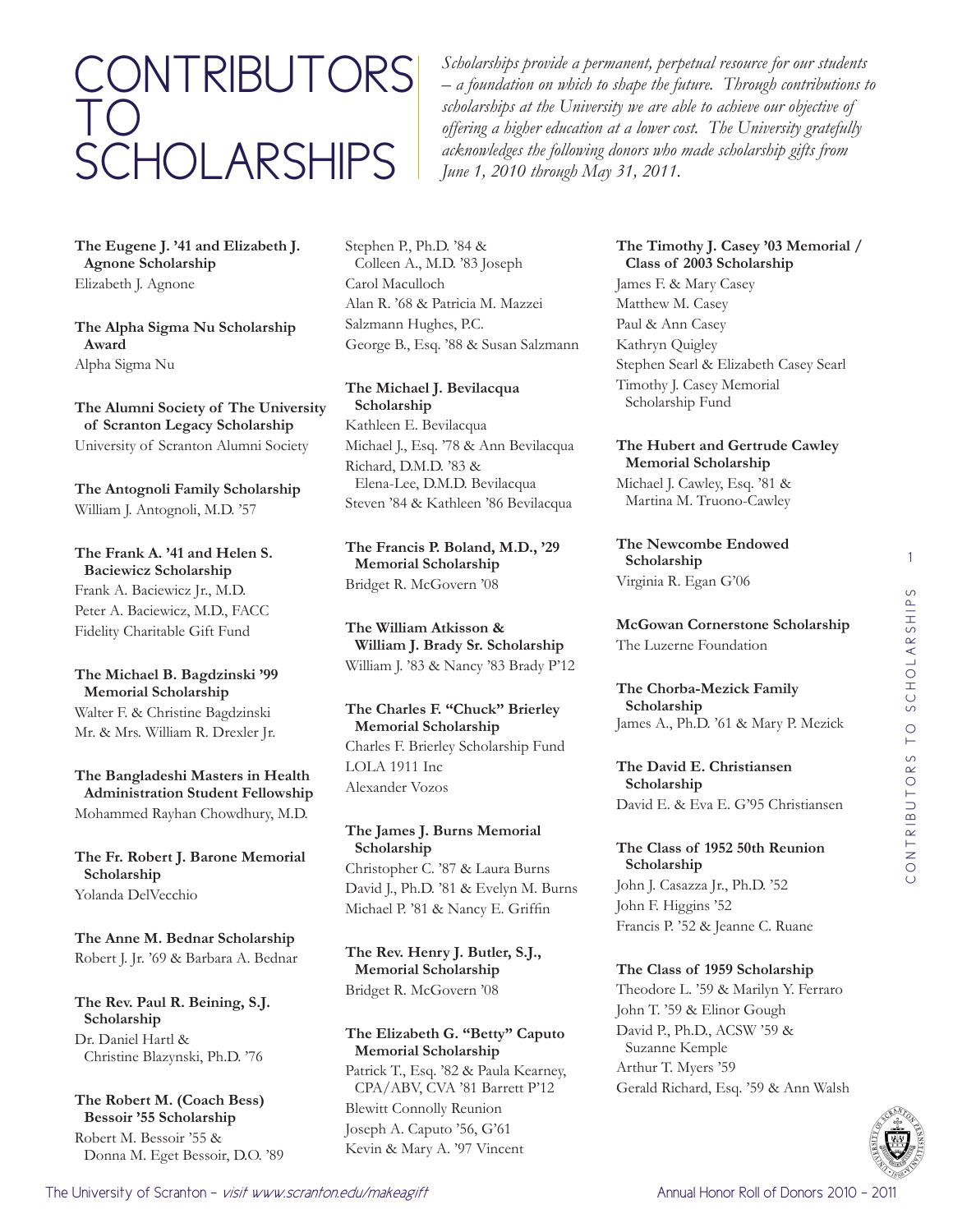#### **The Class of 1960 Reunion Scholarship**

Gene E., CPA '60 & Nancy S. Banick Carl E., M.D., MACP '60 & Kay Bartecchi Angelo R. '60 & Nancy Jean Cinti John J., M.D. '60 & Joyce Ferry Fidelity Charitable Gift Fund Richard C. '60 & Susan Gervasini John J. '60, G'70 & Patricia Gilligan Augustino R. '60 & Phyllis Graziano Bernard Grzybicki '60 MG John P., USA, Ret. '60 & Marlene Herrling Andrew W. '60 & Judith Leo Cornelius J. '60 & Eleanor Lorden Donald F. '60 & Patricia A. McAndrew Frank J. McDonnell, Esq. '60, H'08 Joseph P. '60, G'62 & Jane McGraw James J. '60, G'72 & Lucille C. McKane Gerald P., Esq. '60 & Judith Moran Joseph J. Mrowca, Ph.D. '60 Anthony M., M.D. '60 & Emily Perry John G. Pittelli '60, G'65 Arthur P. '60 & Helen A. Poli John B. Pryle '60 Thomas J. '60 & Joyce Toton Edward F. '60 & Sharon Zelinski

## **The Class of 1961 Scholarship**

Anonymous Richard F. Jr. '61 & Carol A. Close Edward J. Jr. '61 & Margaret A. Hayes Theodore '61 & Rosemary Jadick Paul R., Ph.D. '61 & Patricia C. Kennedy Ludwig V. Kunzman '61 Saul M. '61 & Sharon K. Levy Carol Maculloch James A., Ph.D. '61 & Mary P. Mezick Thomas J. '61 & Dottie Murdock John M. '61, G'71 & Mary Louise Nape Bernard A. Nawrocki '61 R. Barrett, M.D. '61 & Barbara A., BSN Noone Edward J. '61 & Dolores O'Bara Louis J. '61 & Joyce Orban Terrance J. '61 & Louise L. Preston John J., Ph.D. '61 & Marie K. Robinson Thomas W. '61, G'68 & Theresa G'80 Sheehan The Honorable Casmir S. Sondey '80 Sweeney Family Foundation John P. '61 & Jean M. Sweeney Clement L., Ph.D. '61 & Nancy Valletta Drew Von Bergen '61 Charles M. Wehler '61 Joseph F., Ph.D. '61 & Elvira Weiss

**The Patricia A. Byrnes Clifford '86 Scholarship** Patricia A. Clifford '86

# **The Catherine "Cate" Manley Coffey Fellowship Fund**

John J. Kenny, Esq. '85 & Mary Beth Hogan, Esq. Marzen Financial Management Leo V. '83 & Judy Marzen Brenda Reeves

**The Justin Charles Collins Memorial Scholarship** Dale Collins, D.D.S. '62 Greg & Amy J. G'98 Neugebauer

#### **The Condron Ambition and Achievement Scholarship** Maura Martino

**The Connolly-Blewitt Family Scholarship** Francis W., Ph.D. '64 & Anne Connolly William G. Jr. '59 & Clair C. Connolly

**The Dr. John H. Corcoran '21 Scholarship** Friendly Sons of St. Patrick

#### **The Michael S. Costello '96 Memorial Scholarship** Nancy Costello Matthew J. DiLiberto '96 Daniel P. '95 & Jessica Keenan

Justin J. '96 & Megan A. '96 Lavoie Michael J. Jr. '96 & Alisa N. Snow Richard J. & Carol A. Walsh

# **The Cottone Scholarship**

The Honorable S. John '49, H'95 & Joan Cottone

#### **The Crane Fund for Widows and Children** Crane Fund for Widows and Children

**The Cruciani Family Scholarship** Mary C. Cruciani, M.D. '76 Vincent N. & Ellen M. '83 Sica

#### **The Marie E. Gilligan Cummings G'77 Memorial and Thomas P. Cummings Sr. '52 Scholarship** Thomas P. Cummings Sr. '52

Sean K. Shanley '91

#### **The Timothy T. Cummings '81 Memorial Scholarship**

Anonymous Marie R. Armenio '81 Michael J. Bell Donn & Carol M., Esq. '81 Berger Anthony R. '81 & Theresa Bonaddio Joseph P. '81 & Mary Ellen Ann Cardamone Deborah DiMarzio Cumberland '81, P'11 Thomas P. Cummings Sr. '52 Donald M. '81 & Maureen A. '82 Dillon Keith & Marie A. '81 Felkowski P'11 Matthew Geiger '81 Peter J. Adonizio & Alicia M. Ghilardi Adonizio '81 Richard E. '81 & Nancy Gnall Juan J. Torres & Mary L. Jacko, D.P.M. '81 Craig & Elizabeth Jackson Peter J. '81 & Barbara Kanzler John-Tom M. '81 & Louise C. '81 Knuttel George P., Ph.D. '81 & Karen Kotch William S. Lance '81 Raymond J. Lillie, Esq. '81 Kevin P. '81 & Lori '81 McDonald David '81 & Judy '81 Migliore-Erdman Richard & M. Christine '81 Minsker William E. '81 & Bernadine A., M.D. '82 Moglia Kevin J. & Kelly I. Murray Kevin J. '80 & Katherine C. '81 O'Brien Diane M. Overhiser '81 John J. '81 & Patricia Price William Rakauskas, M.D. '81 & Joyce A. Burnside, M.D. '82 Brian T., CPA '82 & Lynn Regan Stephen W., Esq. '81 & Karen '82 Saunders Francis P., Esq. '81 & Mary He Sempa Sean K. Shanley '91 Kevin M. Sharpe '81 & Suzanne Montenegro COL Philip W., USA, Ret. '81 & Sandra L. Spence John & Marlene J. '81 Stowell Joseph R. '81 & Catherine Syslo Joseph E., Esq. '81 & Margaret L. Vaughan P'11 Ray III & Marilyn L. '81 Watkins

# **The Rev. Royden B. Davis, S.J., Scholarship**

Bank of America Joseph J. Ciancaglini

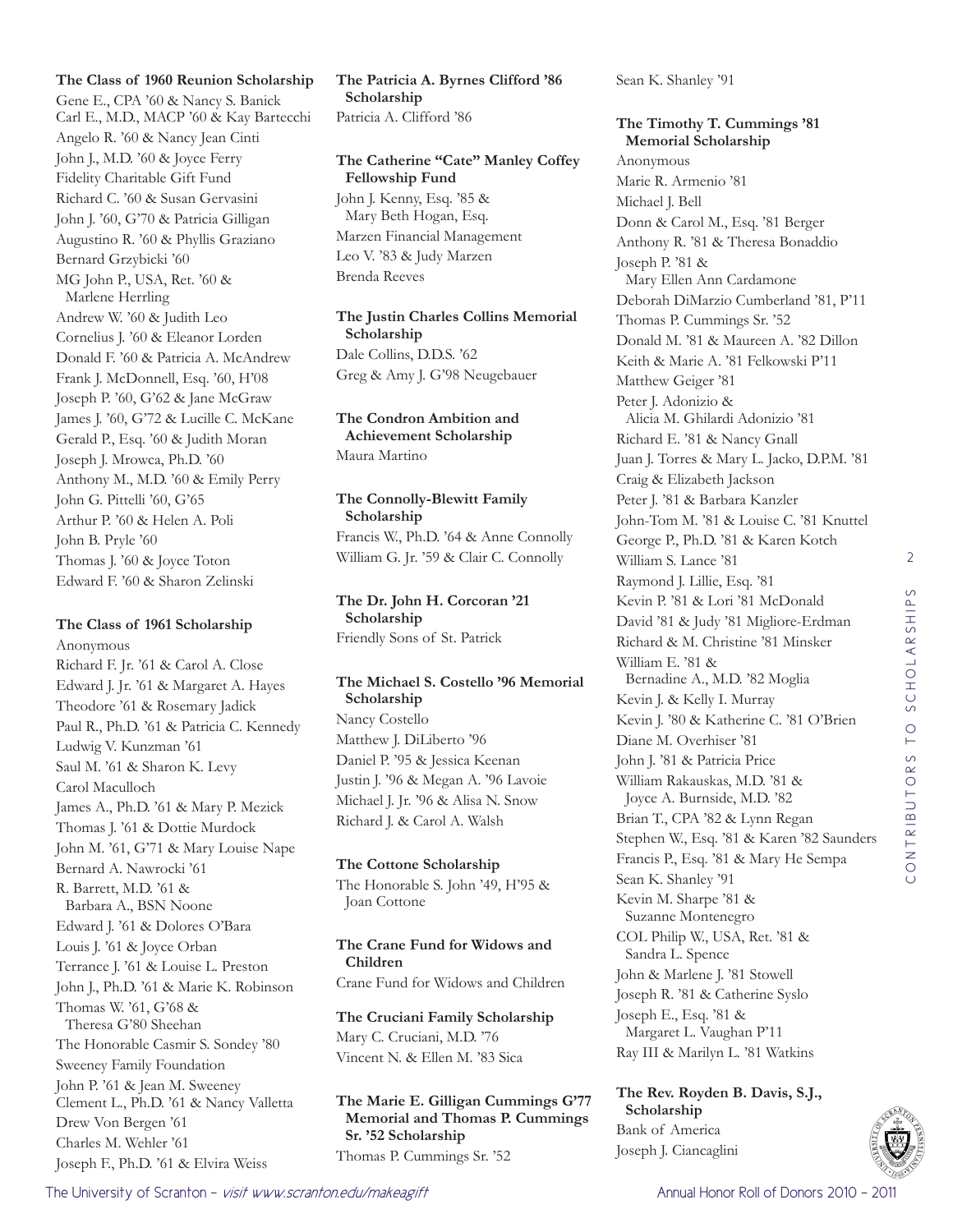**The Eugene J. Donahue '68 Scholarship** Eugene J. Donahue '68

**The James C. Doyle '66 Memorial Award** Mary Doyle

#### **The Denise Dubbels Memorial Scholarship**

Lee P. Wontroski & Mary F. Engel, Ph.D.

## **The Attorney John J. '51 and Joanne M. Dunn Sr. Scholarship Fund**

Michael W. Sr. & Lorraine '86 Devens John J. Jr. '80 & Marjorie S. Dunn P'13 John J. Sr., Esq. '51 & Joanne M. Dunn Paul Johnson & Judith C. Dunn, Esq. '77 Fannie Mae Company

## **The James J. Burns Memorial Scholarship**

Christopher C. '87 & Laura Burns David J., Ph.D. '81 & Evelyn M. Burns Michael P. '81 & Nancy E. Griffin

# **The Timothy J. Finnerty '90 Memorial Scholarship**

Just Give Colleen E. Larkin '91 Michael Stoeckel Timothy J. Finnerty Memorial Fund

## **The Martha Fitch Scholarship**

Daniel J. Dunn '72, G'74 Joseph F., Ph.D. '61 & Elvira Weiss

# **The Joseph P. Franceski Sr. '42 Memorial Scholarship** Joseph P. Franceski '42†

Michael J. & Bernadette H. Franceski

**The Sean J. Gaffey Scholarship** Sean J. '99 & Allison Gaffey

## **The Joseph P. Gallagher '61 Memorial Scholarship** Mark A. & Mary Ellen '83 Monacelli Sanofi-Pasteur

**The John R. Gavigan, S.J., Fund** Richard G. '70 & June Wilson

#### **The Katherine E. and James A. Geiger Scholarship**

Shawn P. Gallagher '89 & Katherine A. Geiger-Gallagher, MSN, ANP '93 James A. & Katherine Geiger Matthew Geiger '81 Ronald A. '87 & Gabrielle E. '89 Hampsey

# **The John J. Gentile Memorial Scholarship**

The Honorable Michael J. '78, G'78 & Linda D., M.D. '77 Barrasse Daniel J. & Beverly Chermak

#### **The William Gerrity Scholarship**

Roseanne Gerrity Alice T. Grogan Mary Alice Grogan Michael B. & Marylou Gerrity Grogan Alice Micone Takeda Pharmaceuticals North America, Inc.

# **The Brendan J. Giblin '06 Memorial Scholarship**

Brendan J. Giblin Memorial Fund Michael & Susan Montgomery Paul F. & Eileen Sweeney

#### **The Dr. A. John and Mrs. S. Maria Giunta Scholarship** Carmen J. Giunta, Ph.D. '82 & Gretchen E. Pearson

#### **The Len and Deborah Gougeon '73 St. Ann's Scholarship** Leonard G., Ph.D. & Deborah J., Ph.D. '73, G'75 Gougeon

# **The Erin R. Gourley '02 Memorial Scholarship** Lauren Dowd '02, G'03 Dayna R. Reilly

Ian P. Walsh '02 CPT Russell M., USA '02 & Dr. Stephanie A. Watkins

## **The Peter S. Graybar '93 Memorial Scholarship** Jeffrey M. Brauer '93 Mei D. Cheo-Stecker '93 Tim Haring & Lori D. D'Ginto Haring '93

**The Edward T. Groncki '46 Scholarship** Accenture, Inc. Nick C. Naro '95 & Mary Ann A. Groncki, DSW '94

**The Robert J. Gummer '75 Memorial Scholarship** Katie Gummer

**The Hanlon Family Scholarship** Joseph P., MBA '90 & Salynn K. Hanlon

**The Sarkis R. Hazzouri Jr. Memorial Scholarship** Barbara A. Hazzouri Sarkis A. Hazzouri

**The Rev. William B. Hill, S.J., Scholarship** Kenneth P. Doyle & RoseMarie Lally-Doyle, Esq. '76

**The Hoeschele-GE Scholarship** David F. Hoeschele Jr. '50

**The Elizabeth Ann Burke Holmes Memorial Scholarship** George R., Ph.D. '61 & Elaine G. Holmes

**The Frank J. Holmes '36 Memorial Scholarship** John & Kathleen H. Halpin

**The George Ronald Holmes, Ph.D., '61 Scholarship** George R., Ph.D. '61 & Elaine G. Holmes

**The Jethro Scholarship** Florence Gillespie Brown PPL Corp.

**The B. Carl Jones Memorial Scholarship** Elizabeth S. Jones

**The Anne Maroni Kadow Memorial Scholarship** Joseph J., Esq. '78 & Teresa Kadow

**The William H. Kelly Jr. '93 Memorial Scholarship** BlackRock, Inc. Ronald John & Kathleen D. '91 Owen

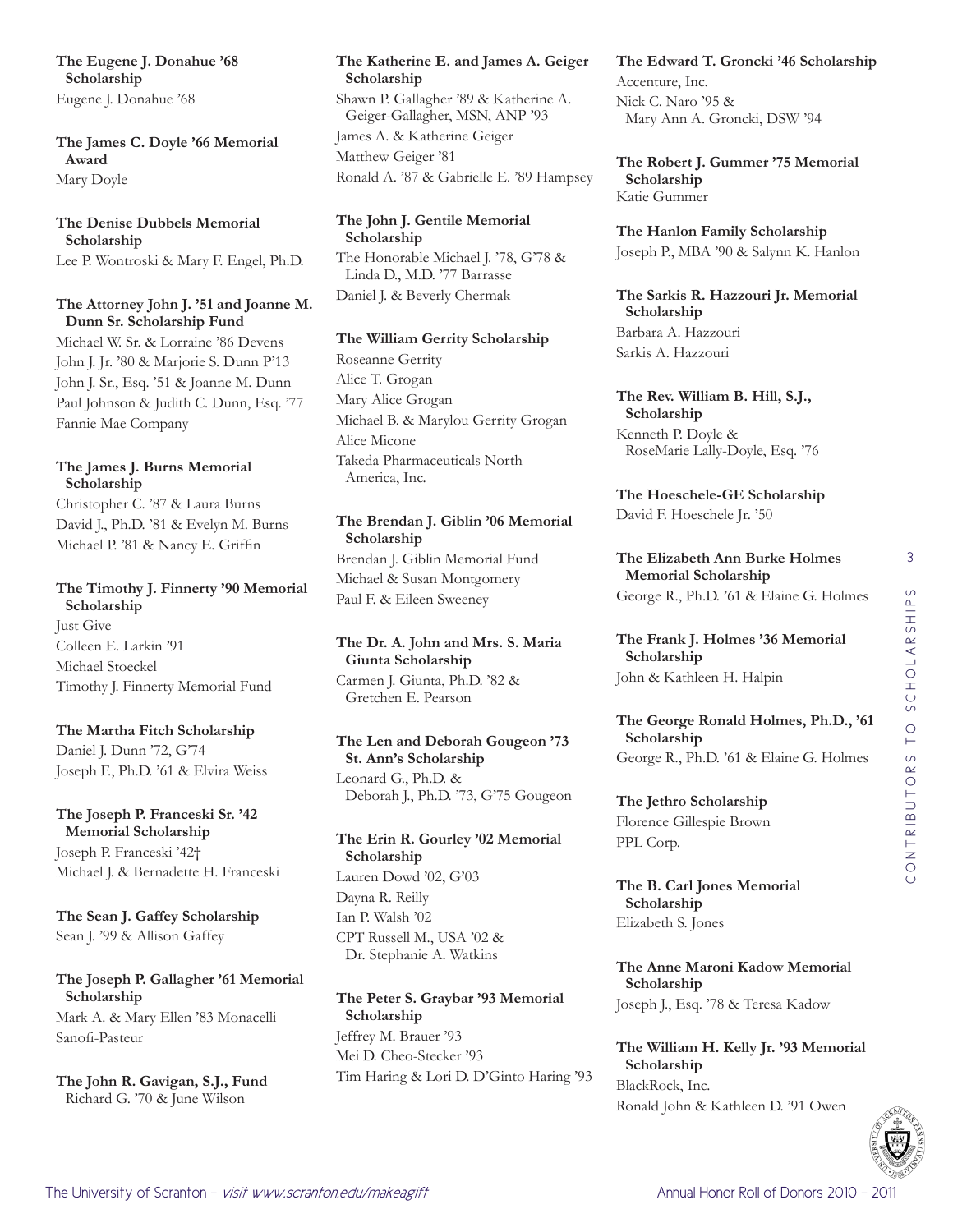4CONTRIBUTORS TO SCHOLARSHIPS CONTRIBUTORS TO SCHOLARSHIP



The University of Scranton - *visit www.scranton.edu/makeagift* Annual Honor Roll of Donors 2010 - 2011 - 2011

**The Adam King Memorial Scholarship**

Mary Kay Aston G'01, P'13 Phil & Mary Ann Maggitti Joseph M. G'93 & Barbara Roback Richard & Mary E., Ph.D. '84 Tygh

**The Kuehner Family Scholarship** Carl Robert Kuehner Paul J. Kuehner

#### **The Paul Arthur Lamendola '99 Memorial Scholarship** Paul Arthur Lamendola Foundation

**The Lanahan Gecawich Scholarship** John F., Esq. '84 & Claudine Lanahan

**The Walter and Betty Lisman Scholarship** Carl & Tina Lisman PNC Financial Services Group

**The William V. Loughran and Albert E. Peters Scholarship** John W., M.D. & Debbie Peters

**The Joseph F. Lynch Jr. Memorial Scholarship Fund** Lawrence R., CPA '81 & Keli M. Lynch

**The Beth Anne '91, Brian S. '95, and Paul J. Mackie Memorial Scholarship** Anonymous Robin L. & Lucille M. Rielly

**The Peter F. and Marie Rose Flood Mackrell Scholarship** Saul M. '61 & Sharon K. Levy

**The John P. Martin, Ed.D., '57 Scholarship** John P. Martin, Ed.D. G'57

# **The Armond and Thomassina Mascelli Scholarship**

Fidelity Charitable Gift Fund John C., Esq. '71 & Catherine C. Mascelli

**McGowan Cornerstone Scholarship** The Luzerne Foundation

**The John P. McLean '40 Scholarship** Michael F. Drake & Patricia McLean Drake **The Mecca Family Scholarship in Memory of Reverend Leo J. O'Malley** William A. Mecca Jr. '55

**The Mercer Family Scholarship** John S. Jr., M.D. '80 & Geraldine, M.D. Mercer

**The Doris A. Milani Memorial Scholarship** Paul & Sherry Lynn Forgione Frank A. Milani, M.D. '55

**The I. Leo H'09 and Ann H'98 Moskovitz Scholarship** Joan Kane

**The Robert W. Munley Scholarship** The Honorable James M. '58 &

Kathleen P., Ph.D. Munley

**The Professor Dr. Jay Nathan, Ph.D., Scholarship** Jay Nathan, Ph.D.

#### **The Henry J., Sr. and Mary Nebzydoski Memorial Scholarship** Andrew P. Nebzydoski, V.M.D. '77, P'14 & Patricia A. Morgan, V.M.D. Joseph A., V.M.D. '74, G'77 & Kerry Jo Nebzydoski Margaret A. Tomazic Wallenpaupack Vet Clinic

**The Nellis-McAllister Kiwanis Scholarship** Kiwanis Club of Scranton

**The Newcombe Endowed Scholarship** Virginia R. Egan G'06

**The Charlotte W. Newcombe Foundation Scholarship** Charlotte W. Newcombe Foundation

# **The R. Barrett Noone, M.D., '61 Scholarship**

R. Barrett, M.D. '61 & Barbara A., BSN Noone

#### **The Northeast Chapter of the Pennsylvania Society of Public Accountants Scholarship** Northeast Chapter PSPA

**The Marian R. Oates '90 Memorial Scholarship** Kevin B. & Joan Oates

**The Office Max Scholarship** OfficeMax A Boise Company

**The Felix and Emily Olsommer Scholarship** John J. '58 & Helen Leahey

**The Hobart N. Owens, M.D., '30 Memorial Scholarship** Hobart N. Owens Memorial Fund Ltd. Roberta Owens

**Pakistani MBA Student Fellowship**

Riaz, Ph.D. G'80 & Atiya Hussain Islamic Association of NEPA Wasique, M.D. & Annina M. Mirza Rahmat, M.D. & Farida Shah

#### **The Rev. G. Donald Pantle, S.J., Scholarship**

John J. Acculto '74 Anonymous Irma Barnes Bergen County United Way James R. & Natalie M. Brier Theresa A. Burke Walter W. & Eleanor S. Carroll Canio Cianci '68 James J. '47 & Marion Clauss John J. & Leona M. Cooper James J. Cummings Duane & Donna Derenick P'14 Theresa Dougherty Fr. Pantle's Ignatian Alumni Retreat Edward & Marie C. Gaughan Frank J., M.S.W. '57 & Bice Germain Paul C. & Maria A. Gibney Elizabeth Gillespie Daniel J. Sr. & Theresa N. Grabo Joan Hedrick Christa M. Heisler David E., Esq. '74 & Mary A. Heisler Jean Kellett Barbara H. King Herbert Krauss Anthony F. Jr. & Sandra A. Kuklo Anthony J. & Carol H. Laboranti Guy & Aline Leclair Paul L., Esq. '84 & Becky Leclair Deborah M. & Gregory Longest P'13 Anthony & Joan Ludwikowski

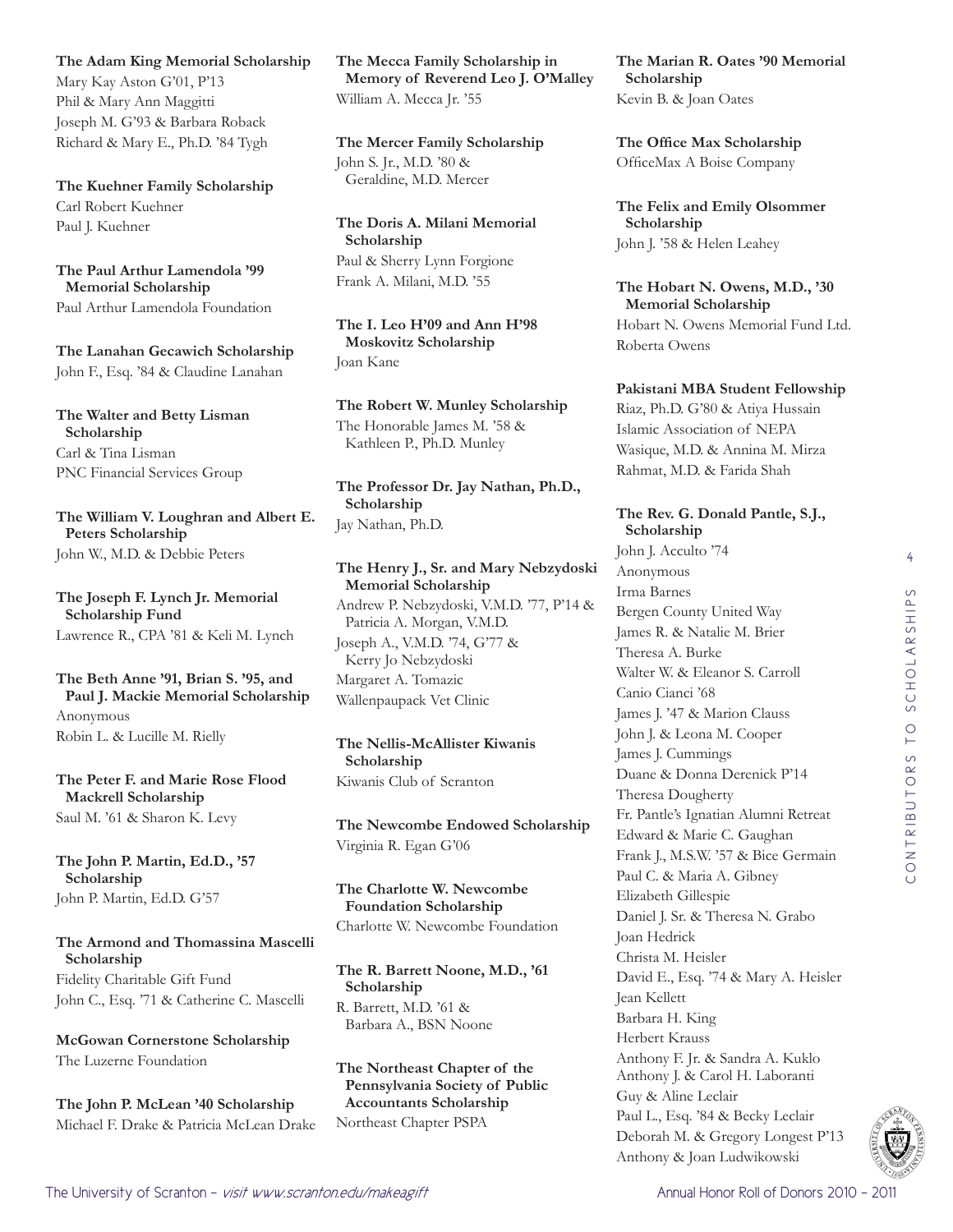Howard S. & Evelyn Miller John V. Murphy '08 Lowell F. & Janet Neu John T. '90 & Jennifer M. '91 Ochman Ann Marie O'Hara '97 Kenneth P. & Barbara O'Hara Edward J. & Thelma E. Pantle Rev. G. Donald Pantle, S.J. Patrick L. Pantle† Paul & Wendy W. Pantle Peter & Patricia Poloney Justin R., M.D. '95 & Kerry M. Racht Concetta D. Reilly Charles & Alice J. '84, G'87 Rulapaugh Jean P. '94 & Mary T. '90 Willi

#### **Pennsylvania Higher Education Foundation Scholarships**

Pennsylvania Higher Education Foundation

#### **The Christopher Jason Perfilio '95 Memorial Scholarship**

Anonymous Colin C. Crawford '95 Carl & Mary Kachmar P'11 Matt & Marybeth G., Ph.D. '92 Markland Alan R. '68 & Patricia M. Mazzei Bridget R. McGovern '08 William J. Newman, Esq. '05 Michael C. Olenick '07 Joseph A. Perfilio, D.C. '51 & Marjorie Campbell-Perfilio Joseph Clayton Perfilio '95 Daniel Dutkofski & Marcia A. Roman '83 Jeffery C. Johnson & Margot R. Royer-Johnson '95

**The Dr. Andrew W. Plonsky '40 Scholarship** Alexander T. Plonsky '50

**The PPL Corporation Scholarship** Association of Independent Colleges & Universities

**The Ernest D. Preate Sr. '69 Memorial Scholarship** Carlon E., CPA '70 & Patricia Preate Donald L. Sr., M.D. '63 & Sally A. Preate

**The Rev. J. J. Quinn, S.J. Achievement Award** Frederick A. Jr., M.D. '75 & Theresa Hensley

**The Rev. J. J. Quinn, S.J., Scholarship** Michel & Patricia A. '81 Charouk William S. '65 & Jeanne M. Maguire PPL Corp. John J. & Josephine Q. Shober Joseph & Celestine Q. Trainor

#### **The William V. Rakauskas, Ed.D. '61, G'63 Memorial Scholarship**

Nicholas, Esq. '91, G'91 & Kathy Anne Ermolovich Walter '64, G'71 & Anne Marie G'73 Ermolovich Robert Miller '90 & Tanya Ermolovich, D.O. '91 Doug & Melissa '01 Pacitti Marie Rakauskas Matthew '90 & Marisa Rinaldi, Esq. '93 Rakauskas

## **The Theodore Rasieleski Memorial Scholarship** John D. '86, H'10 & Jacquelyn '89 Dionne

Fidelity Charitable Gift Fund

**The Frank X. Ratchford '61 Memorial Scholarship** John & Ann Keeler

**The John Charles H'89 and Kathryn S. Redmond Foundation Scholarship** John Charles & Kathryn Redmond Foundation

**The Evelyn M. '52 and Katherine T. '53 Reilly Scholarship** Katherine T. Reilly '53

**The Joseph C. Reilly Scholarship** Joseph C. Reilly

**The Dr. Richard A. Rendich Educational Scholarship** R. A. Rendich Education Fund Richard A. Rendich Foundation

**The William P. Rinaldi Memorial Scholarship** Rose Rinaldi

**The Charles V. Sabatino Sr. Scholarship** Frank C. Sabatino, Esq. '76

#### **The Stephen Sawyer Memorial Research Award**

John Marino, Ph.D. & Danielle M. Brabazon, Ph.D. '91 Christopher A. Jones, M.D. '02 Lee P. Wontroski & Mary F. Engel, Ph.D.

**The Mary and Mariano Sebastianelli Memorial Scholarship**

Joseph T., Esq. '68 & Leanne Sebastianelli Robert L. '65 & Linda Sebastianelli

**The Paul J. '47 and Virginia P. Shields Scholarship** Virginia P. Shields

**The Matthew and Mary Pesavento Sienkiewich Scholarship** Anonymous

**The Dr. Frank J. Sottile '69, G'72 Memorial Scholarship** Josephine Sottile†

**The Craig J. Steel '99 Scholarship** Medco Health Solutions Craig J. Steel '99

**The Robert J. '58 and Joan J. Sylvester Scholarship** Robert J. Sylvester '58

**The Tate Family Scholarship** Thomas N., Esq. '56 & Arlene Tate

#### **The Times-Shamrock Communications Scholarship**

George V., Esq. G'71 & Patricia B. Lynett William R. '72 & Mary Jean Lynett The Scranton Times-Tribune

**The UNICO Scholarship** Scranton UNICO Foundation

**United Parcel Service** Association of Independent Colleges & Universities

**The Guy T. Valvano '50 Memorial Scholarship** John & Mary Valvano

**The Charles J. Volpe Sr. '61 Memorial Scholarship** Charles J. Jr., Esq. '82 & Ellen Volpe Eleanor M. Volpe